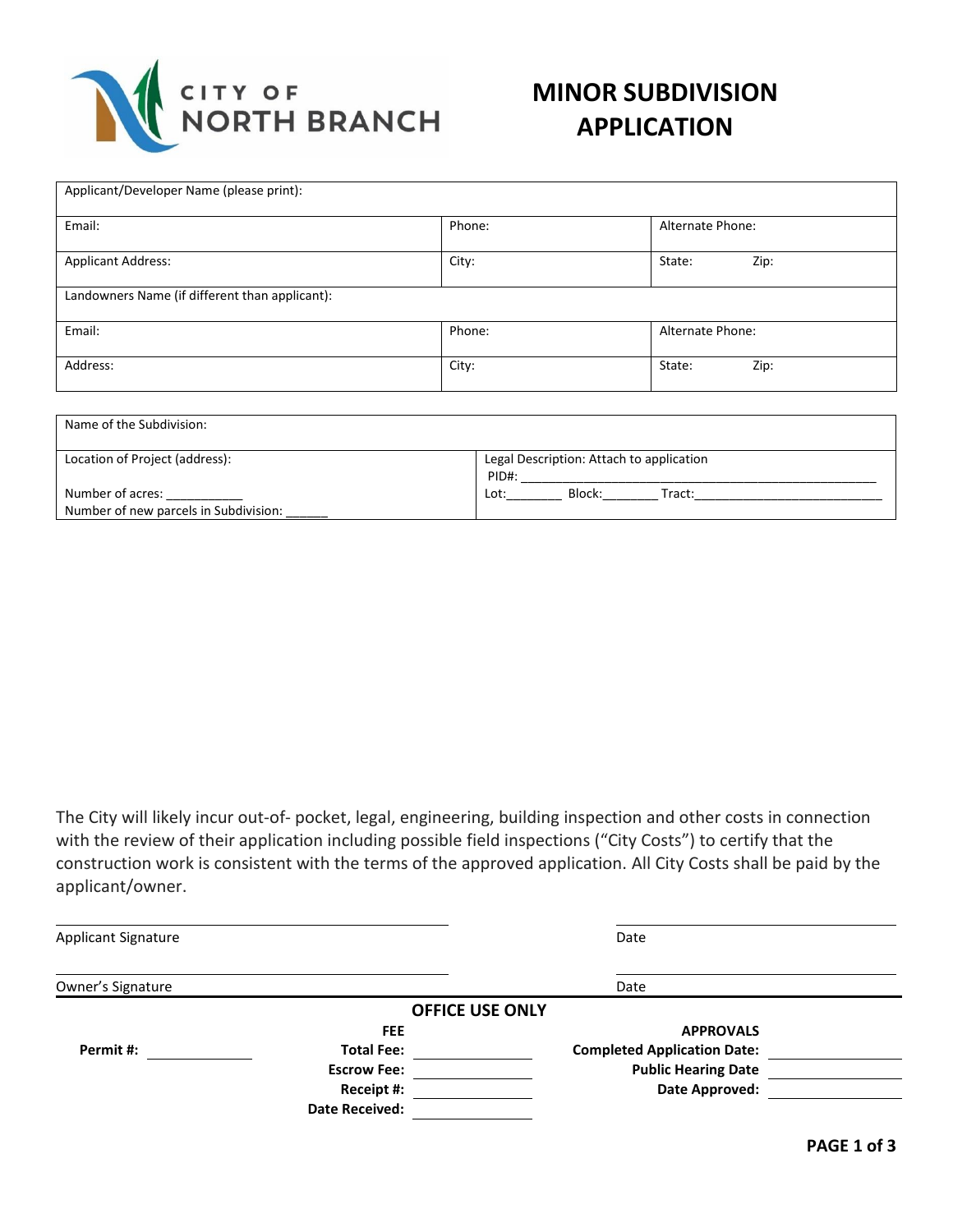## **MINOR SUBDIVISION APPLICATION**

## **AFFIRMATION OF SUFFICIENT INTEREST**

I hereby affirm that I am the fee title owner of the below described property or that I have written authorization from the owner to pursue the described action.

| Name of Applicant:                         |        |       |
|--------------------------------------------|--------|-------|
| <b>Address of Applicant:</b>               |        |       |
| City:                                      | State: | Zip:  |
| <b>Street Address of Subject Property:</b> |        |       |
| Legal Description of Subject Property:     |        |       |
|                                            |        |       |
|                                            |        |       |
| Signature:                                 |        | Date: |

If you are not the fee owner, attach another copy of this form which has been completed by the fee owner or a copy of your authorization to pursue this action.

If a corporation is fee title holder, attach a copy of the resolution of the Board of Directors authorizing this action.

If a joint venture or partnership is the fee owner, attach a copy of agreement authorizing this action on behalf of the joint venture or partnership.

*This affirmation is not submitted in lieu of sufficient title evidence. You will be required to submit a title option, certificate of title, or title insurance policy showing your interest in the property prior to final action by the City Council.*